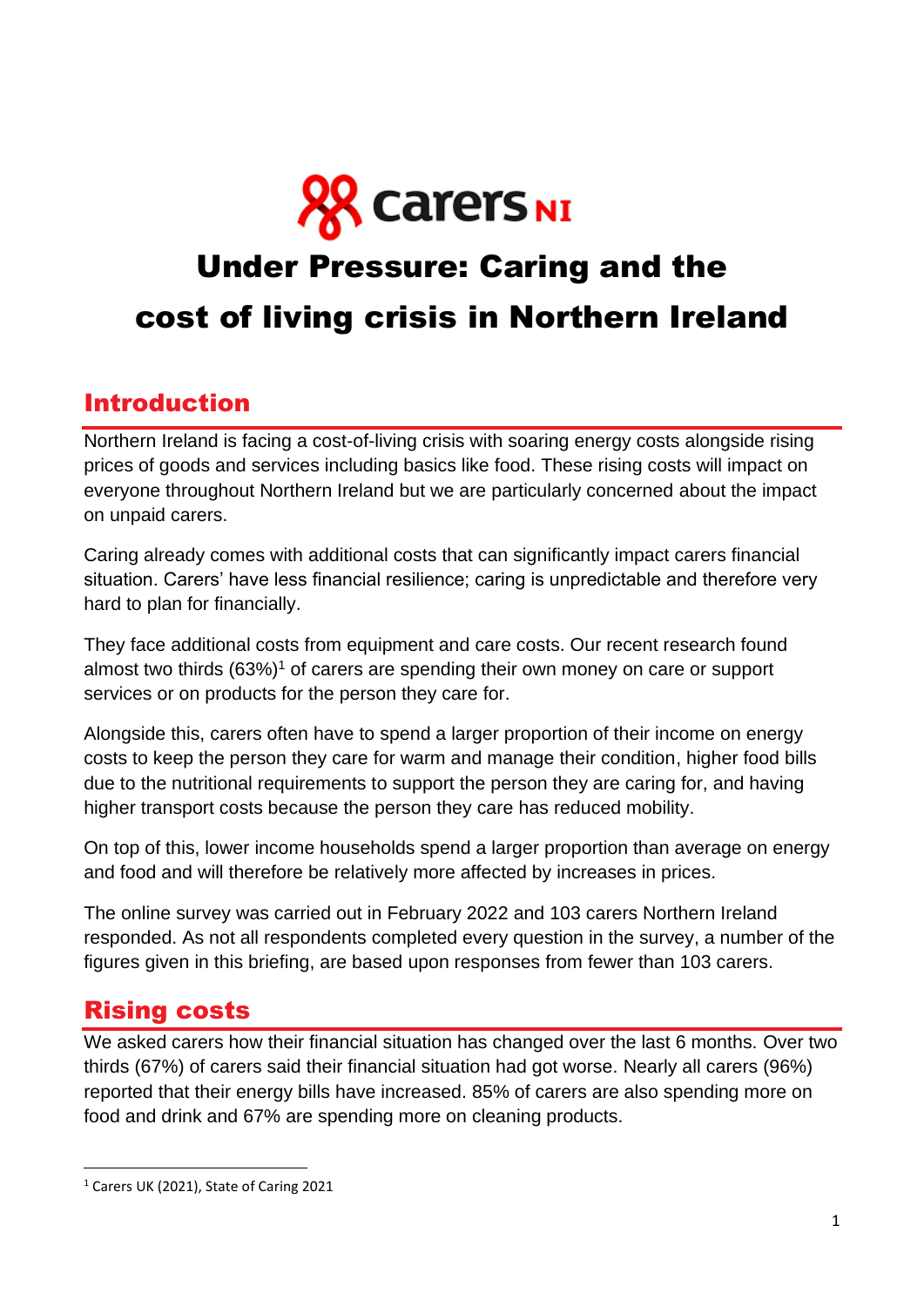Carers have also seen increases in the cost of products and services they need for the person they are caring for. With 46% spending more on supplies to keep the person safe such as PPE, 34% spending more on supplies such as incontinence pads, and 17% spending more on equipment such as adaptations or medical devices. Nearly two thirds 65% of carers said they has seen the cost of care services increase.

#### Carers current finances

We asked carers about their current financial situation and worryingly 47% of carers said they were unable to afford their monthly expenses. Carers told us what steps they were taking to manage their finances, 59% were cutting back on heating, and 6% had already fallen into arrears with their energy bills. 41% of carers were using their savings to manage their monthly expenses.

# Worries about the future

We asked carers how they felt about the expected increases in the cost of living. Nearly two thirds (64%) of carers did not feel confident that they would be able to manage their monthly expenses in 6 months' time.

Carers also told us that they are increasingly worried about how they were going to continue to manage in the face of rising costs. The vast majority 89% were worried or extremely worried about how they will manage their monthly expense if costs keep increasing.

81% of carers said they felt stressed and anxious when thinking about their finances. Carers told us they were also worried about what steps they would need to take to manage their current finances. 84% were worried they would have to cut back on heating, and over 4 in 10 (41%) were worried they would have to use a foodbank.

### Impact of rising energy costs

62% of carers were worried that the increases in energy bills would lead to significant financial hardship. Worryingly, 48% of carers thought the increases in energy bills would negatively affect their health or the health of the person they care for, and 44% thought they would not be able to heat their home to a safe level.

### Recommendations

Without additional support, many unpaid carers will face a significant impact on their finances. More unpaid carers will be pushed into poverty, and many carers already in poverty will struggle and face even further financial hardship. With no sign of these financial pressures easing in the short to medium term the consequences will have a lasting impact on carers' finances and quality of life.

Whilst there are actions that can and should be taken by the Governments of UK and Northern Ireland, we recognise that much greater and broader response is needed by, for example, energy companies, supermarkets, transport providers and more to alleviate the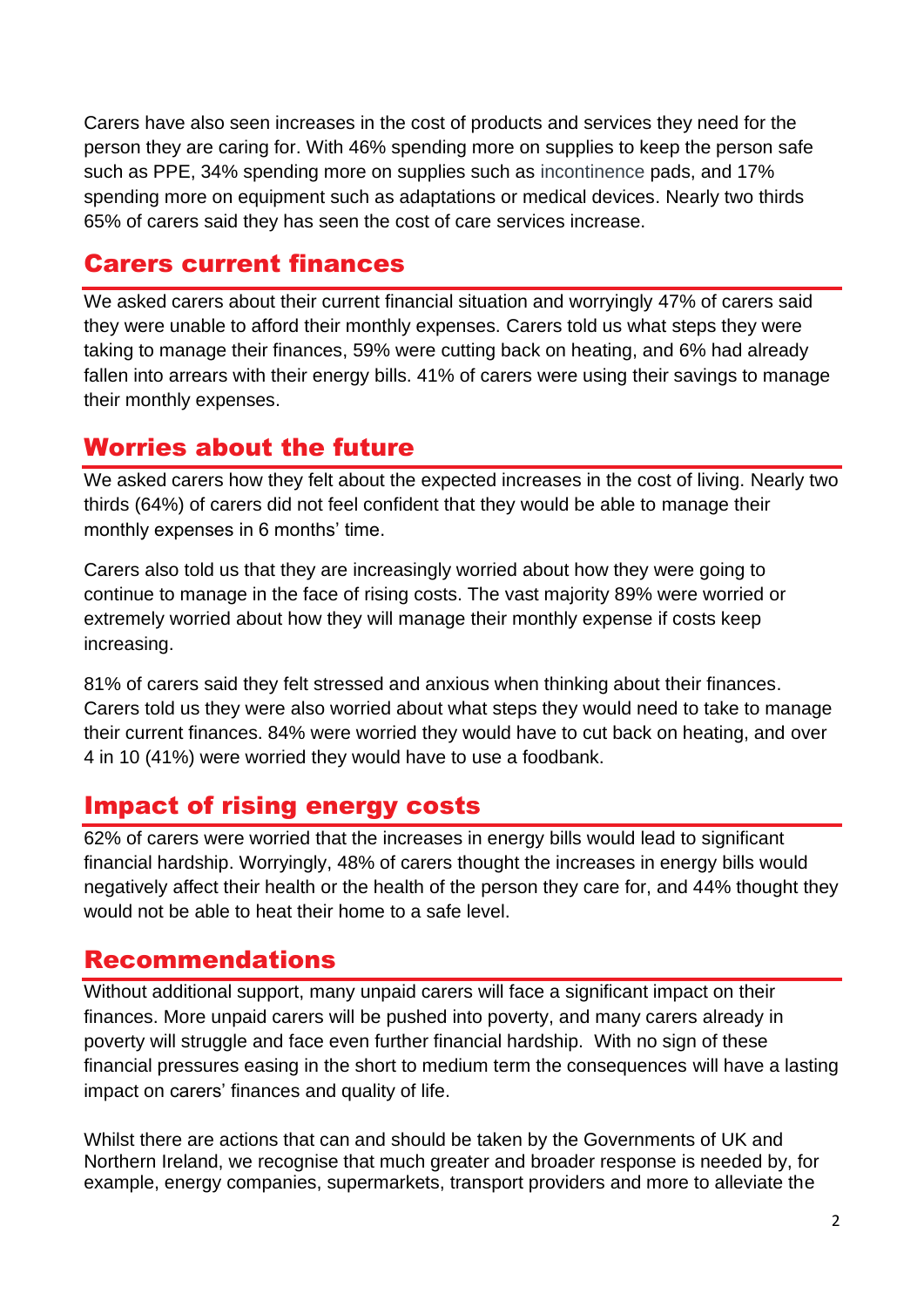wider costs of living. We call on these providers to consider how they can, individually and collectively, help to reduce costs for unpaid carers.

However, there remains a clear role for the Northern Ireland Executive to ensure carers are supported at this extremely difficult time. The Executive should:

- As part of the welfare mitigations review, introduce a Carer's Allowance Supplement for carers in receipt of Carer's Allowance, similar to that delivered in Scotland. In advance of such a payment being established provide an interim payment to carers.
- Extend the Energy Payment Support Scheme to individuals in receipt of Carer's Allowance and ensure that information is provided to all carers about other schemes such as the Emergency Fuel Payment Scheme and accessing advice.
- Seek to improve Carer's Allowance in the short-term including:
	- o increasing Carer's Allowance in line with current inflation predictions for April 2022. Carer's Allowance is set to rise by only 3.1% in April 2022, while inflation (CPI) is expected to reach 7.25%.
	- o increasing the qualifying earnings limit for claiming Carer's Allowance to ensure that carers are able to work at least 16 hours at National Living Wage and ensure that it continues to rise with NLW increases. This should be an interim step to reform of Carer's Allowance to align instead with the Real Living Wage
- Make available additional hardship funding for unpaid carers, including, for example, ringfencing part of the Finance Support Service's Discretionary Fund and providing these as grants.
- Ensure unpaid carers and those they care for continue to receive access to free Covid-19 tests. This includes unpaid carers where the person they are caring for now resides in residential care.

#### **Strategic actions and investment:**

• To support carers facing hardship in the short, medium and long term, develop a Carer Poverty Strategy detailing how the Northern Ireland Executive and partners will seek to reduce poverty amongst carers.

This should look at all aspect of poverty amongst carers and identify measures within the Executive's powers to reduce this. This could include exploring a Minimum Income Standard for carers and extending free bus travel to unpaid carers.

• We support the Executive's reform of Adult Social Care and call for this to urgently deliver a new Carers Strategy and the appointment a Carers Champion to drive forward improved support and build financial resilience for carers.